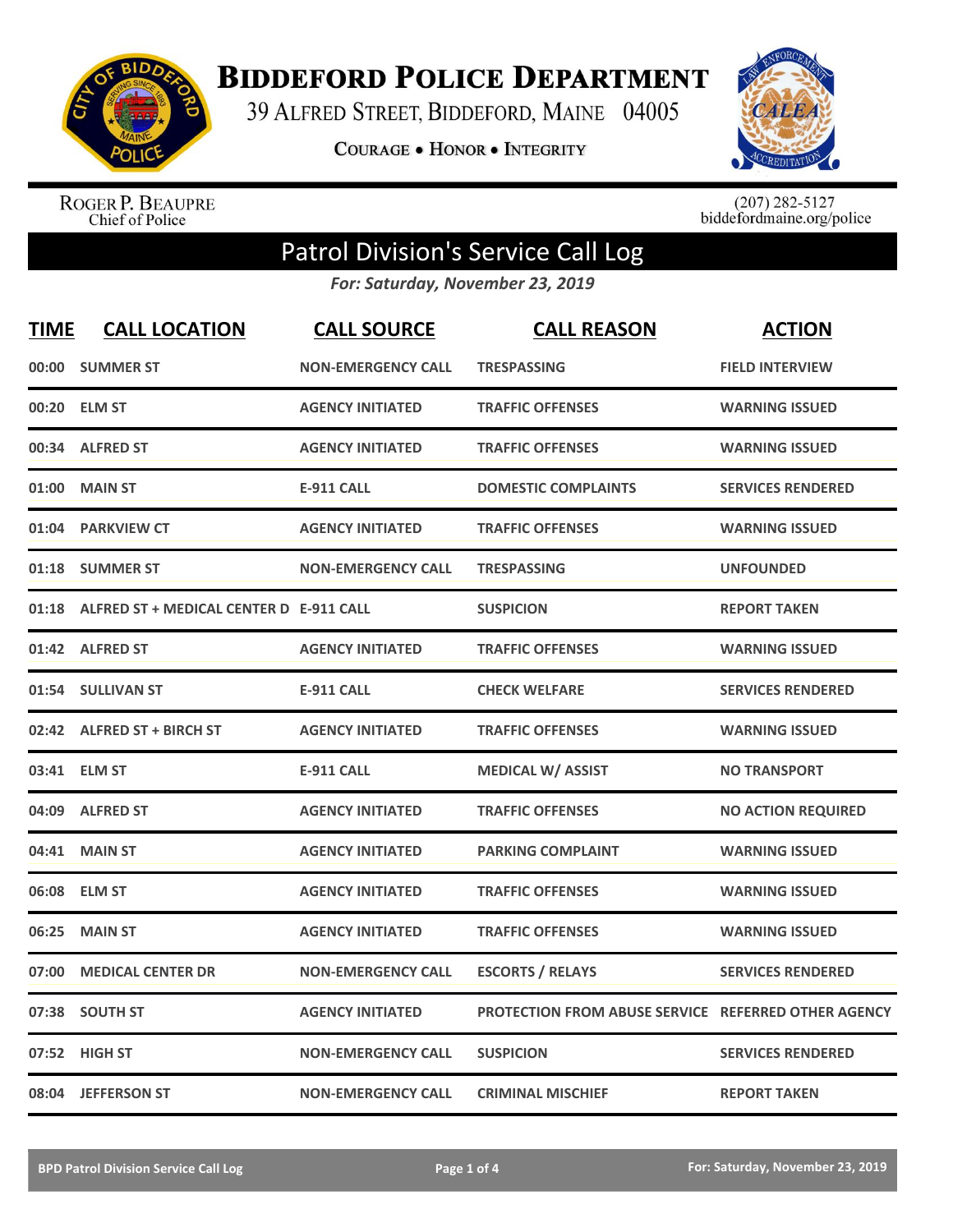| <b>TIME</b> | <b>CALL LOCATION</b>           | <b>CALL SOURCE</b>        | <b>CALL REASON</b>            | <b>ACTION</b>               |
|-------------|--------------------------------|---------------------------|-------------------------------|-----------------------------|
| 08:29       | <b>GREENFIELD LN</b>           | <b>AGENCY INITIATED</b>   | <b>PAPERWORK</b>              | <b>PAPERWORK NOT SERVED</b> |
|             | 08:32 QUIMBY ST                | <b>AGENCY INITIATED</b>   | <b>ANIMAL COMPLAINT</b>       | <b>SERVICES RENDERED</b>    |
|             | 09:06 ALFRED ST                | <b>WALK-IN AT STATION</b> | <b>COURT ORDERED CHECK IN</b> | <b>SERVICES RENDERED</b>    |
|             | 09:14 CHADWICK PL              | <b>NON-EMERGENCY CALL</b> | <b>ALL OTHER</b>              | <b>SERVICES RENDERED</b>    |
|             | 09:19 SACO FALLS WAY           | <b>AGENCY INITIATED</b>   | <b>PAPERWORK</b>              | <b>PAPERWORK SERVED</b>     |
|             | 09:39 PROSPECT ST              | <b>NON-EMERGENCY CALL</b> | <b>ANIMAL COMPLAINT</b>       | <b>WARNING ISSUED</b>       |
| 09:40       | <b>GRANITE ST + WILLETT ST</b> | <b>AGENCY INITIATED</b>   | <b>TRAFFIC OFFENSES</b>       | <b>WARNING ISSUED</b>       |
|             | 09:52 ELM ST                   | <b>AGENCY INITIATED</b>   | <b>ALL OTHER</b>              | <b>SERVICES RENDERED</b>    |
|             | 09:57 ALFRED ST                | <b>WALK-IN AT STATION</b> | <b>ARTICLES LOST/FOUND</b>    | <b>SERVICES RENDERED</b>    |
|             | 10:21 RIVER RD                 | <b>AGENCY INITIATED</b>   | <b>TRAFFIC OFFENSES</b>       | <b>WARNING ISSUED</b>       |
|             | <b>10:35 MAIN ST</b>           | <b>E-911 CALL</b>         | 911 MISUSE                    | <b>NO ACTION REQUIRED</b>   |
|             | 10:37 SOUTH ST                 | <b>AGENCY INITIATED</b>   | <b>TRAFFIC OFFENSES</b>       | <b>WARNING ISSUED</b>       |
|             | 10:44 SOUTH ST                 | <b>AGENCY INITIATED</b>   | <b>TRAFFIC OFFENSES</b>       | <b>WARNING ISSUED</b>       |
| 11:00       | <b>SOUTH ST</b>                | <b>AGENCY INITIATED</b>   | <b>TRAFFIC OFFENSES</b>       | <b>WARNING ISSUED</b>       |
|             | 11:06 SOUTH ST                 | <b>AGENCY INITIATED</b>   | <b>TRAFFIC OFFENSES</b>       | <b>WARNING ISSUED</b>       |
|             | 11:38 POOL ST                  | <b>AGENCY INITIATED</b>   | <b>TRAFFIC OFFENSES</b>       | <b>VSAC ISSUED</b>          |
|             | 11:52 POOL ST + BLANDINGS WAY  | <b>AGENCY INITIATED</b>   | <b>TRAFFIC OFFENSES</b>       | <b>VSAC ISSUED</b>          |
|             | 11:53 GRANITE ST               | <b>NON-EMERGENCY CALL</b> | <b>ALL OTHER</b>              | <b>NO ACTION REQUIRED</b>   |
|             | 12:50 POOL ST                  | <b>AGENCY INITIATED</b>   | <b>DOMESTIC COMPLAINTS</b>    | <b>REPORT TAKEN</b>         |
|             | 13:32 ALFRED ST                | <b>AGENCY INITIATED</b>   | <b>PAPERWORK</b>              | <b>PAPERWORK NOT SERVED</b> |
|             | 13:41 POOL ST                  | <b>AGENCY INITIATED</b>   | <b>TRAFFIC OFFENSES</b>       | <b>WARNING ISSUED</b>       |
|             | 13:47 SOUTH ST                 | <b>NON-EMERGENCY CALL</b> | <b>THEFT</b>                  | <b>REPORT TAKEN</b>         |
|             | 13:48 BACON ST                 | <b>WALK-IN AT STATION</b> | <b>ESCORTS / RELAYS</b>       | <b>SERVICES RENDERED</b>    |
|             | 13:48 GRANITE ST               | <b>WALK-IN AT STATION</b> | <b>MOTOR VEHICLE THEFT</b>    | <b>REPORT TAKEN</b>         |
|             | 13:49 MAIN ST                  | <b>NON-EMERGENCY CALL</b> | <b>ARTICLES LOST/FOUND</b>    | <b>SERVICES RENDERED</b>    |
|             | 13:50 POOL ST                  | <b>AGENCY INITIATED</b>   | <b>TRAFFIC OFFENSES</b>       | <b>WARNING ISSUED</b>       |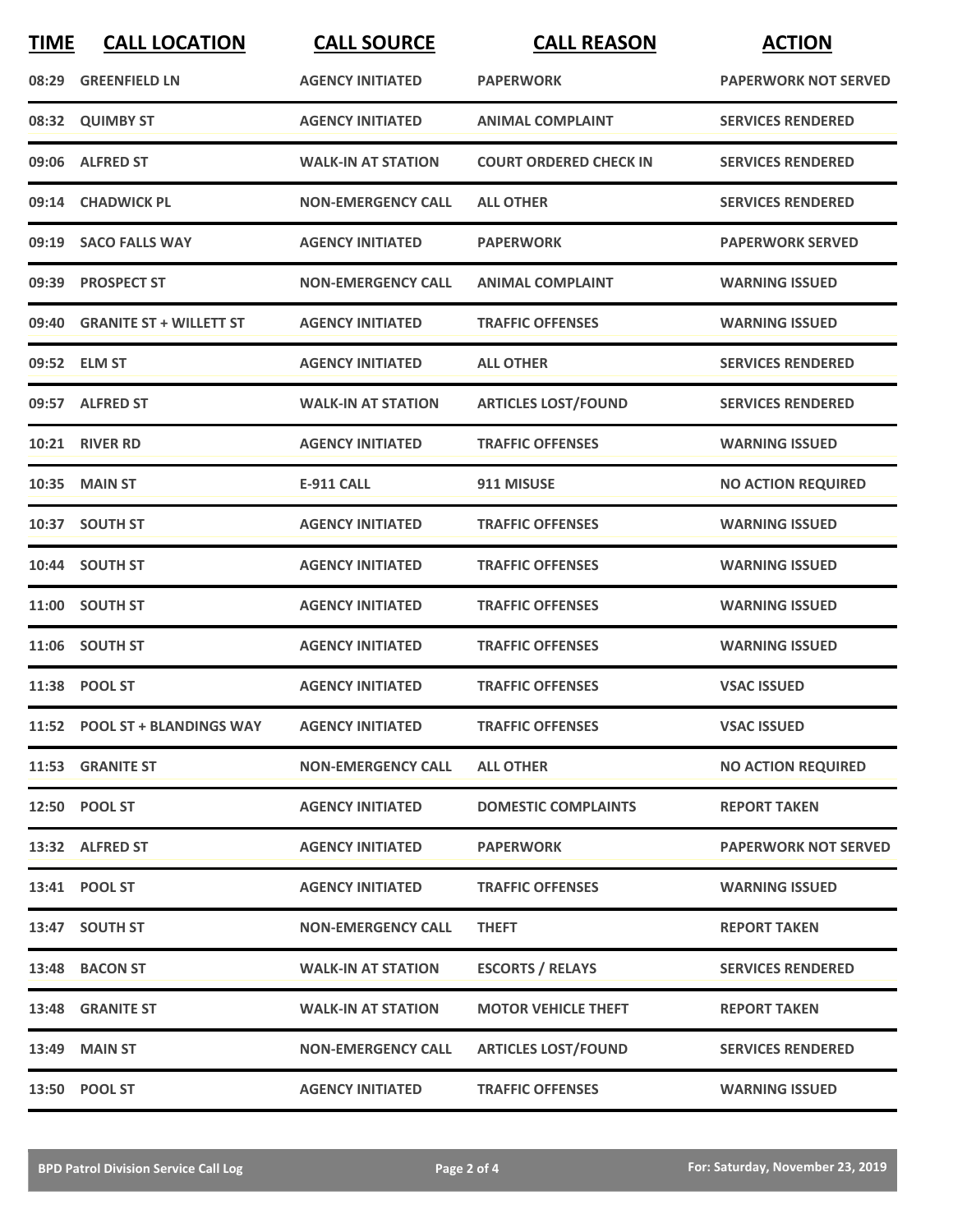| <b>E-911 CALL</b><br>13:56 CLEAVES ST<br>911 MISUSE<br>13:57 HILL ST + TIGER WAY<br><b>AGENCY INITIATED</b><br><b>TRAFFIC OFFENSES</b><br><b>WARNING ISSUED</b><br>14:09 NATIONAL DR<br><b>E-911 CALL</b><br><b>CRIMINAL MISCHIEF</b><br><b>REPORT TAKEN</b><br>14:12 JUDGE ST<br>E-911 CALL<br>911 MISUSE<br>14:25 ALFRED ST<br><b>AGENCY INITIATED</b><br><b>VSAC ISSUED</b><br><b>TRAFFIC OFFENSES</b><br>14:34 PIERSONS LN<br><b>NON-EMERGENCY CALL</b><br><b>PARKING COMPLAINT</b><br>15:02 ALFRED ST<br><b>WALK-IN AT STATION</b><br><b>COURT ORDERED CHECK IN</b><br>15:06 SOUTH ST<br><b>AGENCY INITIATED</b><br><b>TRAFFIC OFFENSES</b><br><b>WARNING ISSUED</b><br>15:39 SOUTH ST + HAYFIELD RD<br><b>AGENCY INITIATED</b><br><b>TRAFFIC OFFENSES</b><br><b>WARNING ISSUED</b><br>16:06 RIDGEVIEW DR<br><b>AGENCY INITIATED</b><br><b>ALL OTHER</b><br>16:18 FOSS ST + SUMMER ST<br><b>NON-EMERGENCY CALL</b><br><b>CHECK WELFARE</b><br>16:32 CHAPEL ST<br><b>NON-EMERGENCY CALL</b><br><b>PARKING COMPLAINT</b><br>16:43 FOREST ST + WEST ST<br><b>AGENCY INITIATED</b><br><b>TRAFFIC OFFENSES</b><br><b>WARNING ISSUED</b><br>16:52 ALFRED ST<br><b>AGENCY INITIATED</b><br><b>TRAFFIC OFFENSES</b><br><b>WARNING ISSUED</b><br><b>16:59 HORRIGAN CT</b><br><b>AGENCY INITIATED</b><br><b>SUSPICION</b><br>17:06 POMERLEAU ST<br>E-911 CALL<br>911 MISUSE<br>NON-EMERGENCY CALL TRESPASSING<br><b>ARREST(S) MADE</b><br>17:09 ST MARYS ST<br>OFFENDER: APRIL ALEXANDRA WOOD  AGE: 29  RESIDENT OF: BIDDEFORD, ME<br><b>CHARGE: TERRORIZING</b><br><b>CHARGE: ASSAULT</b><br><b>CHARGE: CRIMINAL TRESPASS</b><br>CHARGE: REFUSING TO SUBMIT TO ARREST OR DETENTION, PHYSICAL FORCE<br>17:11 POOL ST + SIMARD AVE<br><b>AGENCY INITIATED</b><br><b>TRAFFIC OFFENSES</b><br><b>WARNING ISSUED</b><br>17:15 MARINER WAY<br><b>AGENCY INITIATED</b><br><b>ARTICLES LOST/FOUND</b><br>17:23 PEARL ST<br><b>NON-EMERGENCY CALL</b><br><b>JUVENILE OFFENSES</b><br><b>UNFOUNDED</b><br>17:32 ADAMS ST<br><b>AGENCY INITIATED</b><br><b>PARKING COMPLAINT</b><br>17:59 GRAHAM ST<br><b>E-911 CALL</b><br>911 MISUSE<br><b>WALK-IN AT STATION</b><br>18:02 HIGH ST<br><b>CIVIL COMPLAINT</b> | <b>TIME</b> | <b>CALL LOCATION</b>      | <b>CALL SOURCE</b>      | <b>CALL REASON</b>      | <b>ACTION</b>                |
|-------------------------------------------------------------------------------------------------------------------------------------------------------------------------------------------------------------------------------------------------------------------------------------------------------------------------------------------------------------------------------------------------------------------------------------------------------------------------------------------------------------------------------------------------------------------------------------------------------------------------------------------------------------------------------------------------------------------------------------------------------------------------------------------------------------------------------------------------------------------------------------------------------------------------------------------------------------------------------------------------------------------------------------------------------------------------------------------------------------------------------------------------------------------------------------------------------------------------------------------------------------------------------------------------------------------------------------------------------------------------------------------------------------------------------------------------------------------------------------------------------------------------------------------------------------------------------------------------------------------------------------------------------------------------------------------------------------------------------------------------------------------------------------------------------------------------------------------------------------------------------------------------------------------------------------------------------------------------------------------------------------------------------------------------------------------------------------------------------------------------------------------------------------------------------------------------|-------------|---------------------------|-------------------------|-------------------------|------------------------------|
|                                                                                                                                                                                                                                                                                                                                                                                                                                                                                                                                                                                                                                                                                                                                                                                                                                                                                                                                                                                                                                                                                                                                                                                                                                                                                                                                                                                                                                                                                                                                                                                                                                                                                                                                                                                                                                                                                                                                                                                                                                                                                                                                                                                                 |             |                           |                         |                         | <b>SERVICES RENDERED</b>     |
|                                                                                                                                                                                                                                                                                                                                                                                                                                                                                                                                                                                                                                                                                                                                                                                                                                                                                                                                                                                                                                                                                                                                                                                                                                                                                                                                                                                                                                                                                                                                                                                                                                                                                                                                                                                                                                                                                                                                                                                                                                                                                                                                                                                                 |             |                           |                         |                         |                              |
|                                                                                                                                                                                                                                                                                                                                                                                                                                                                                                                                                                                                                                                                                                                                                                                                                                                                                                                                                                                                                                                                                                                                                                                                                                                                                                                                                                                                                                                                                                                                                                                                                                                                                                                                                                                                                                                                                                                                                                                                                                                                                                                                                                                                 |             |                           |                         |                         |                              |
|                                                                                                                                                                                                                                                                                                                                                                                                                                                                                                                                                                                                                                                                                                                                                                                                                                                                                                                                                                                                                                                                                                                                                                                                                                                                                                                                                                                                                                                                                                                                                                                                                                                                                                                                                                                                                                                                                                                                                                                                                                                                                                                                                                                                 |             |                           |                         |                         | <b>SERVICES RENDERED</b>     |
|                                                                                                                                                                                                                                                                                                                                                                                                                                                                                                                                                                                                                                                                                                                                                                                                                                                                                                                                                                                                                                                                                                                                                                                                                                                                                                                                                                                                                                                                                                                                                                                                                                                                                                                                                                                                                                                                                                                                                                                                                                                                                                                                                                                                 |             |                           |                         |                         |                              |
|                                                                                                                                                                                                                                                                                                                                                                                                                                                                                                                                                                                                                                                                                                                                                                                                                                                                                                                                                                                                                                                                                                                                                                                                                                                                                                                                                                                                                                                                                                                                                                                                                                                                                                                                                                                                                                                                                                                                                                                                                                                                                                                                                                                                 |             |                           |                         |                         | <b>NO ACTION REQUIRED</b>    |
|                                                                                                                                                                                                                                                                                                                                                                                                                                                                                                                                                                                                                                                                                                                                                                                                                                                                                                                                                                                                                                                                                                                                                                                                                                                                                                                                                                                                                                                                                                                                                                                                                                                                                                                                                                                                                                                                                                                                                                                                                                                                                                                                                                                                 |             |                           |                         |                         | <b>SERVICES RENDERED</b>     |
|                                                                                                                                                                                                                                                                                                                                                                                                                                                                                                                                                                                                                                                                                                                                                                                                                                                                                                                                                                                                                                                                                                                                                                                                                                                                                                                                                                                                                                                                                                                                                                                                                                                                                                                                                                                                                                                                                                                                                                                                                                                                                                                                                                                                 |             |                           |                         |                         |                              |
|                                                                                                                                                                                                                                                                                                                                                                                                                                                                                                                                                                                                                                                                                                                                                                                                                                                                                                                                                                                                                                                                                                                                                                                                                                                                                                                                                                                                                                                                                                                                                                                                                                                                                                                                                                                                                                                                                                                                                                                                                                                                                                                                                                                                 |             |                           |                         |                         |                              |
|                                                                                                                                                                                                                                                                                                                                                                                                                                                                                                                                                                                                                                                                                                                                                                                                                                                                                                                                                                                                                                                                                                                                                                                                                                                                                                                                                                                                                                                                                                                                                                                                                                                                                                                                                                                                                                                                                                                                                                                                                                                                                                                                                                                                 |             |                           |                         |                         | <b>SERVICES RENDERED</b>     |
|                                                                                                                                                                                                                                                                                                                                                                                                                                                                                                                                                                                                                                                                                                                                                                                                                                                                                                                                                                                                                                                                                                                                                                                                                                                                                                                                                                                                                                                                                                                                                                                                                                                                                                                                                                                                                                                                                                                                                                                                                                                                                                                                                                                                 |             |                           |                         |                         | <b>TRANSPORT TO HOSPITAL</b> |
|                                                                                                                                                                                                                                                                                                                                                                                                                                                                                                                                                                                                                                                                                                                                                                                                                                                                                                                                                                                                                                                                                                                                                                                                                                                                                                                                                                                                                                                                                                                                                                                                                                                                                                                                                                                                                                                                                                                                                                                                                                                                                                                                                                                                 |             |                           |                         |                         | <b>SERVICES RENDERED</b>     |
|                                                                                                                                                                                                                                                                                                                                                                                                                                                                                                                                                                                                                                                                                                                                                                                                                                                                                                                                                                                                                                                                                                                                                                                                                                                                                                                                                                                                                                                                                                                                                                                                                                                                                                                                                                                                                                                                                                                                                                                                                                                                                                                                                                                                 |             |                           |                         |                         |                              |
|                                                                                                                                                                                                                                                                                                                                                                                                                                                                                                                                                                                                                                                                                                                                                                                                                                                                                                                                                                                                                                                                                                                                                                                                                                                                                                                                                                                                                                                                                                                                                                                                                                                                                                                                                                                                                                                                                                                                                                                                                                                                                                                                                                                                 |             |                           |                         |                         |                              |
|                                                                                                                                                                                                                                                                                                                                                                                                                                                                                                                                                                                                                                                                                                                                                                                                                                                                                                                                                                                                                                                                                                                                                                                                                                                                                                                                                                                                                                                                                                                                                                                                                                                                                                                                                                                                                                                                                                                                                                                                                                                                                                                                                                                                 |             |                           |                         |                         | <b>SERVICES RENDERED</b>     |
|                                                                                                                                                                                                                                                                                                                                                                                                                                                                                                                                                                                                                                                                                                                                                                                                                                                                                                                                                                                                                                                                                                                                                                                                                                                                                                                                                                                                                                                                                                                                                                                                                                                                                                                                                                                                                                                                                                                                                                                                                                                                                                                                                                                                 |             |                           |                         |                         | <b>NO ACTION REQUIRED</b>    |
|                                                                                                                                                                                                                                                                                                                                                                                                                                                                                                                                                                                                                                                                                                                                                                                                                                                                                                                                                                                                                                                                                                                                                                                                                                                                                                                                                                                                                                                                                                                                                                                                                                                                                                                                                                                                                                                                                                                                                                                                                                                                                                                                                                                                 |             |                           |                         |                         |                              |
|                                                                                                                                                                                                                                                                                                                                                                                                                                                                                                                                                                                                                                                                                                                                                                                                                                                                                                                                                                                                                                                                                                                                                                                                                                                                                                                                                                                                                                                                                                                                                                                                                                                                                                                                                                                                                                                                                                                                                                                                                                                                                                                                                                                                 |             |                           |                         |                         |                              |
|                                                                                                                                                                                                                                                                                                                                                                                                                                                                                                                                                                                                                                                                                                                                                                                                                                                                                                                                                                                                                                                                                                                                                                                                                                                                                                                                                                                                                                                                                                                                                                                                                                                                                                                                                                                                                                                                                                                                                                                                                                                                                                                                                                                                 |             |                           |                         |                         | <b>SERVICES RENDERED</b>     |
|                                                                                                                                                                                                                                                                                                                                                                                                                                                                                                                                                                                                                                                                                                                                                                                                                                                                                                                                                                                                                                                                                                                                                                                                                                                                                                                                                                                                                                                                                                                                                                                                                                                                                                                                                                                                                                                                                                                                                                                                                                                                                                                                                                                                 |             |                           |                         |                         |                              |
|                                                                                                                                                                                                                                                                                                                                                                                                                                                                                                                                                                                                                                                                                                                                                                                                                                                                                                                                                                                                                                                                                                                                                                                                                                                                                                                                                                                                                                                                                                                                                                                                                                                                                                                                                                                                                                                                                                                                                                                                                                                                                                                                                                                                 |             |                           |                         |                         | <b>SERVICES RENDERED</b>     |
|                                                                                                                                                                                                                                                                                                                                                                                                                                                                                                                                                                                                                                                                                                                                                                                                                                                                                                                                                                                                                                                                                                                                                                                                                                                                                                                                                                                                                                                                                                                                                                                                                                                                                                                                                                                                                                                                                                                                                                                                                                                                                                                                                                                                 |             |                           |                         |                         | <b>SERVICES RENDERED</b>     |
|                                                                                                                                                                                                                                                                                                                                                                                                                                                                                                                                                                                                                                                                                                                                                                                                                                                                                                                                                                                                                                                                                                                                                                                                                                                                                                                                                                                                                                                                                                                                                                                                                                                                                                                                                                                                                                                                                                                                                                                                                                                                                                                                                                                                 |             |                           |                         |                         | <b>SERVICES RENDERED</b>     |
|                                                                                                                                                                                                                                                                                                                                                                                                                                                                                                                                                                                                                                                                                                                                                                                                                                                                                                                                                                                                                                                                                                                                                                                                                                                                                                                                                                                                                                                                                                                                                                                                                                                                                                                                                                                                                                                                                                                                                                                                                                                                                                                                                                                                 |             | 18:10 BRIDGE RD + POOL ST | <b>AGENCY INITIATED</b> | <b>TRAFFIC OFFENSES</b> | <b>WARNING ISSUED</b>        |